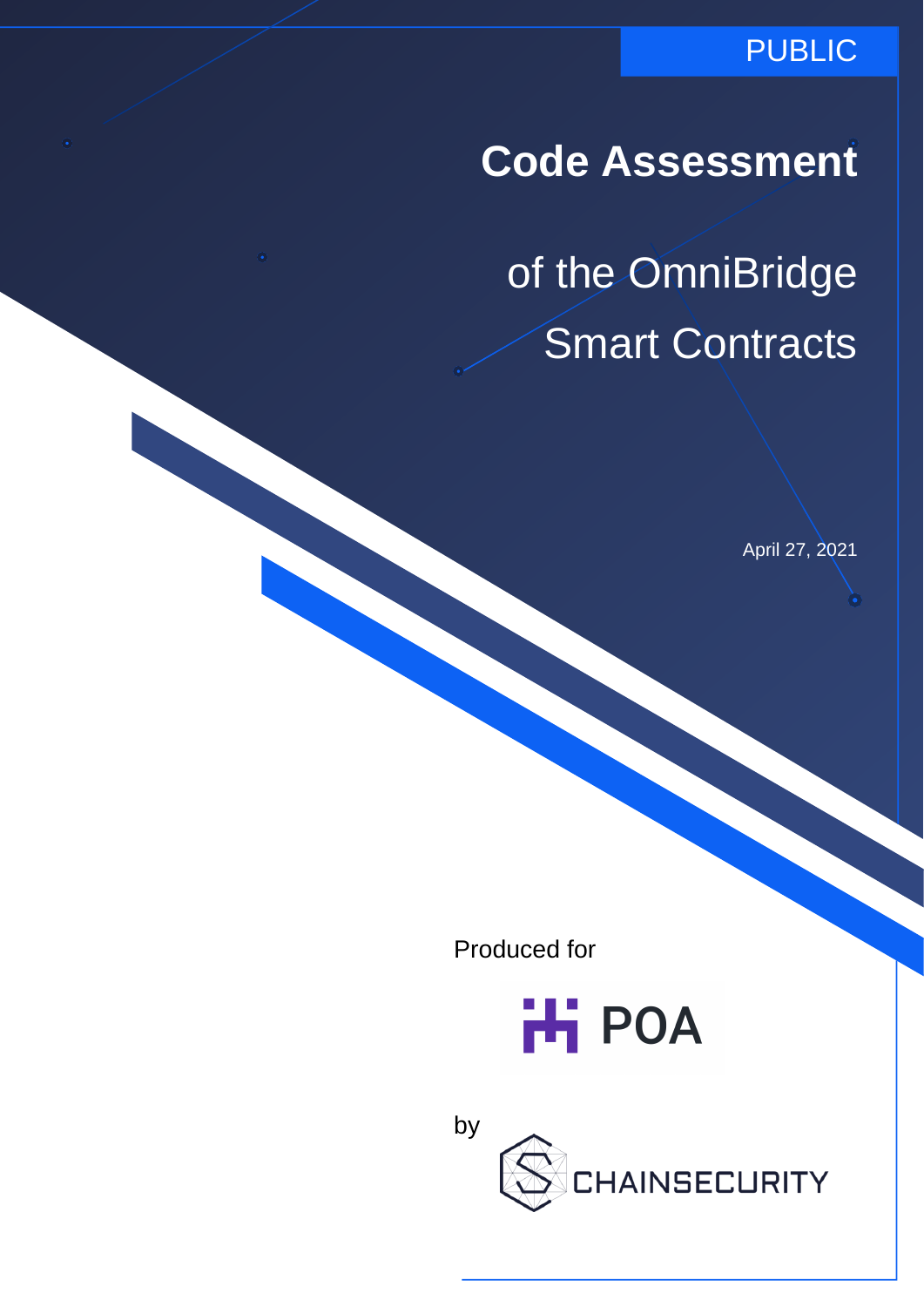# **Contents**

 $\circledS$ 

| <b>1 Executive Summary</b>      | $\mathbf{3}$     |
|---------------------------------|------------------|
| <b>2 Assessment Overview</b>    | $\overline{4}$   |
| 3 Limitations and use of report | 7                |
| 4 Terminology                   | 8                |
| 5 Findings                      | $\boldsymbol{9}$ |
| <b>6 Resolved Findings</b>      | 12               |
| <b>Notes</b>                    | 18               |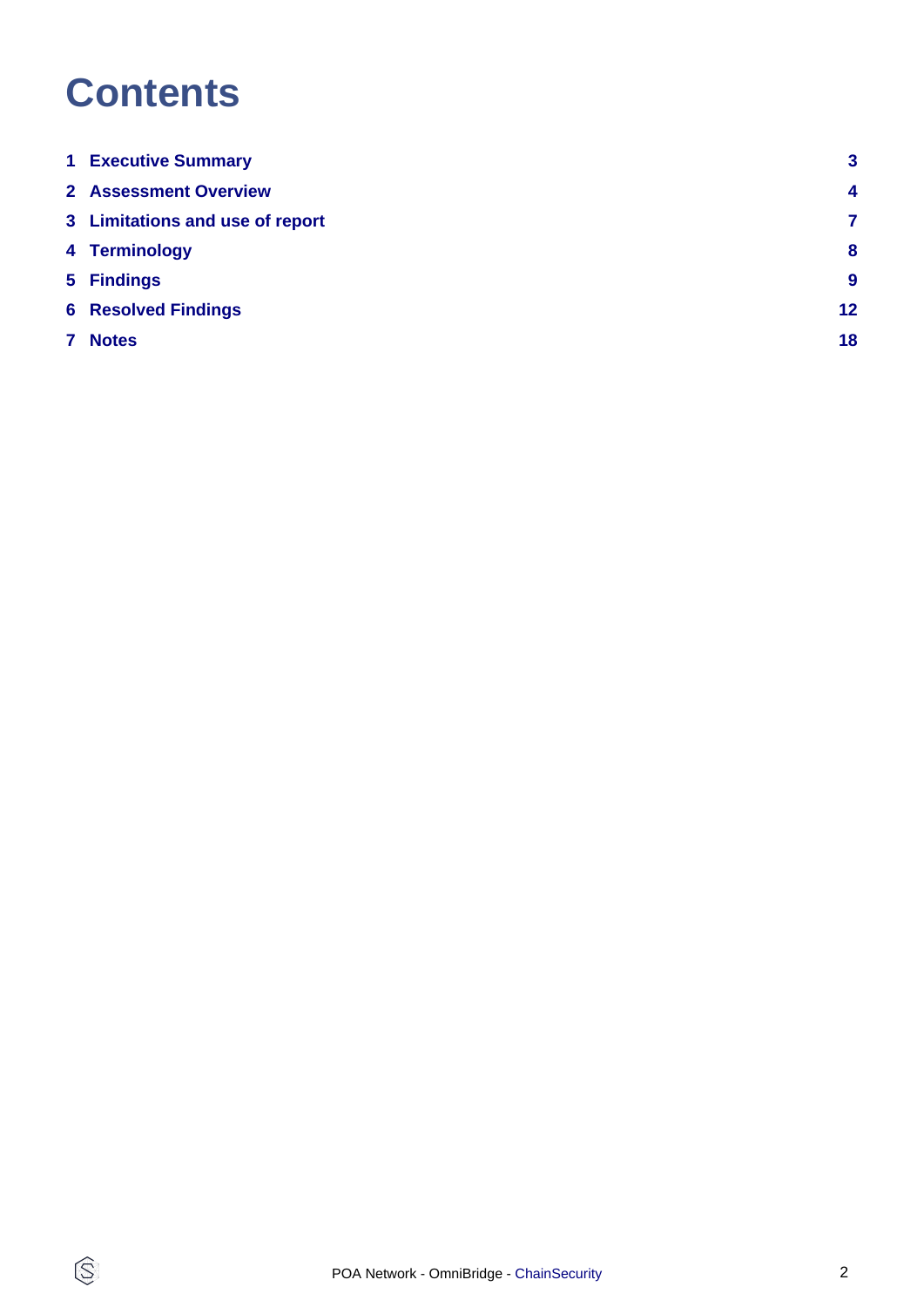# <span id="page-2-0"></span>**1 Executive Summary**

Dear Sir or Madam,

First and foremost we would like to thank POA Network for giving us the opportunity to assess the current state of their OmniBridge system. This document outlines the findings, limitations, and methodology of our assessment.

We hope that this assessment provides more insight into the current implementation and provides valuable findings. We are happy to receive questions and feedback to improve our service and are highly committed to further support your project.

Sincerely yours,

IS

**ChainSecurity** 

### **1.1 Overview of the Findings**

Below we provide a brief numerical overview of the findings and how they have been addressed.

| <b>Critical</b> -Severity Findings<br>$\overline{0}$ |  |
|------------------------------------------------------|--|
| High-Severity Findings<br>$\Omega$                   |  |
| <b>Medium</b> -Severity Findings<br>8                |  |
| 6<br>• Code Corrected                                |  |
| 2<br>• Risk Accepted                                 |  |
| (Low)-Severity Findings<br>8                         |  |
| • Code Corrected<br>$\overline{4}$                   |  |
| • Specification Changed                              |  |
| $\mathcal{P}$<br>• Risk Accepted                     |  |
| · Acknowledged                                       |  |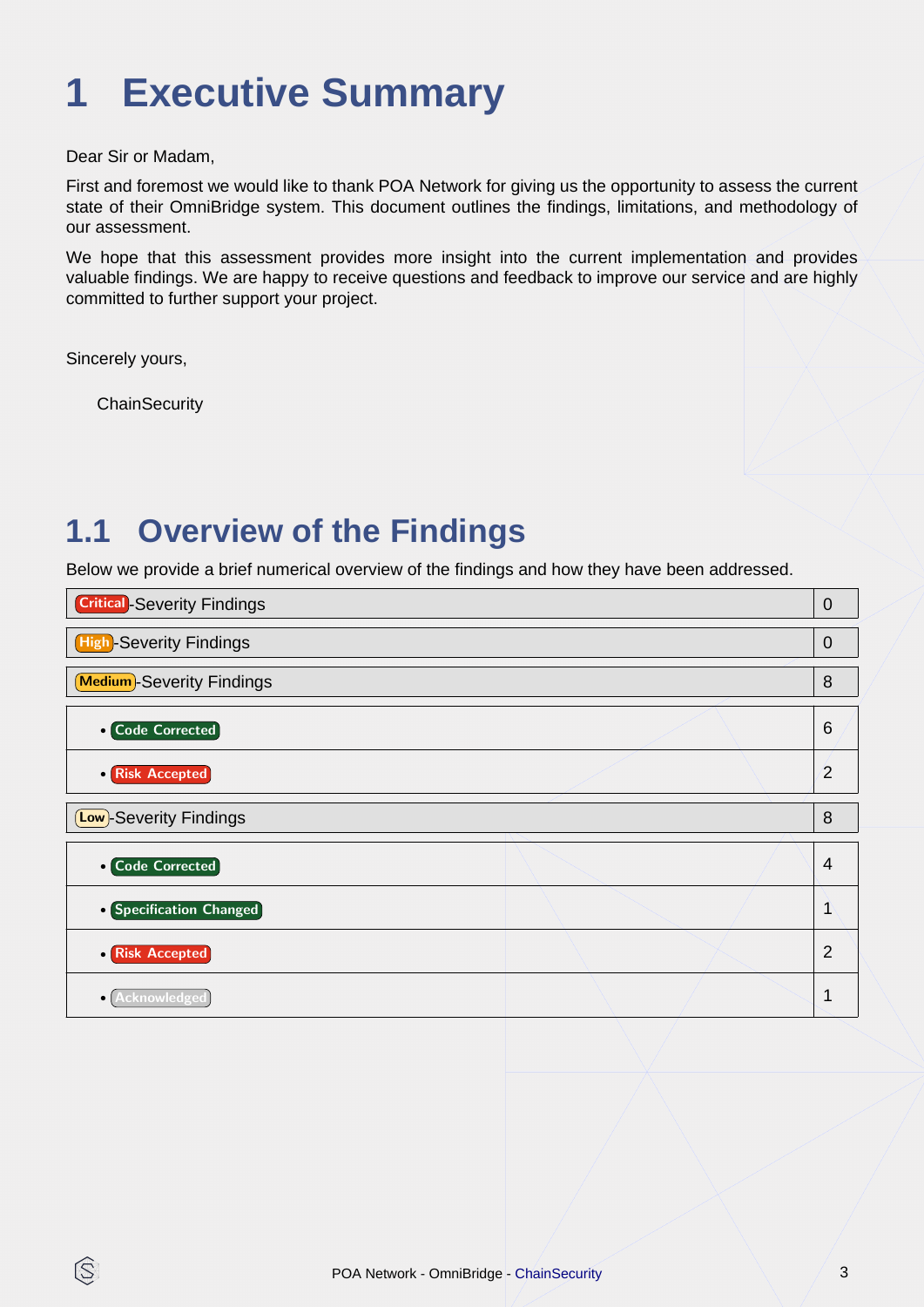# <span id="page-3-1"></span><span id="page-3-0"></span>**2 Assessment Overview**

In this section we briefly describe the overall structure and scope of the engagement including the code commit which is referenced throughout this report.

## **2.1 Scope**

The assessment was performed on the source code files inside the OmniBridge repository based on the documentation files. The table below indicates the code versions relevant to this report and when they were received.

| Date                | Commit Hash                              | <b>Note</b>        |
|---------------------|------------------------------------------|--------------------|
| <b>March 1 2021</b> | ea0ffa6f015da024306d80f61bd271c4268b1f7a | Initial Version    |
| April 8 2021        | 9e602a3719e32feabc18fc387b9474acfa28cfe2 | Version with fixes |

For the solidity smart contracts, the compiler version 0.7.5 was chosen.

### **2.1.1 Excluded from scope**

The Arbitrary Message Bridge (AMB) smart contracts were not part of the scope.

## **2.2 System Overview**

This system overview describes the initially received version ((Version 1)) of the contracts as defined in the [Assessment Overview](#page-3-1).

Furthermore, in the findings section we have added a version icon to each of the findings to increase the readability of the report.

OmniBridge is a system of smart contracts that allows cross-chain token transfers between Ethereum-compatible blockchains.

Cross-chain communication is based on the Arbitrary Message Bridge (AMB), which replays messages between two blockchains: the **home blockchain** and the **foreign blockchain**. Messages can originate at either blockchain, and are initially stored in the **AMB mediator contract** on that blockchain. Each message includes a target address (on the target blockchain) and may include extra data parameters. Then, dedicated oracles relay the messages to the AMB mediator contract on the other blockchain. A relayed message is authenticated if enough oracles confirm its authenticity.

OmniBridge uses this message-relay system to establish token transfers between the home and the foreign blockchains. The transfers are implemented by pairing a token contract, **the native token**, on one of the blockchains, with a token contract, **the bridged token**, on the other blockchain. The native token is independent of the OmniBridge system, while the bridged token is automatically deployed by the system. Transfers are mediated by two AMB mediator contracts on every side of the bridge.

There are two message flows:

- For native -> bridged transfers:
	- 1. the transfer sender approves native token transfer to the mediator contract;
	- 2. the transfer sender invokes the mediator contract: 1. the mediator contract transfers to itself the specified amount of tokens; 2. the tokens are now locked in the mediator; 3. the mediator sends a transfer message through the AMB;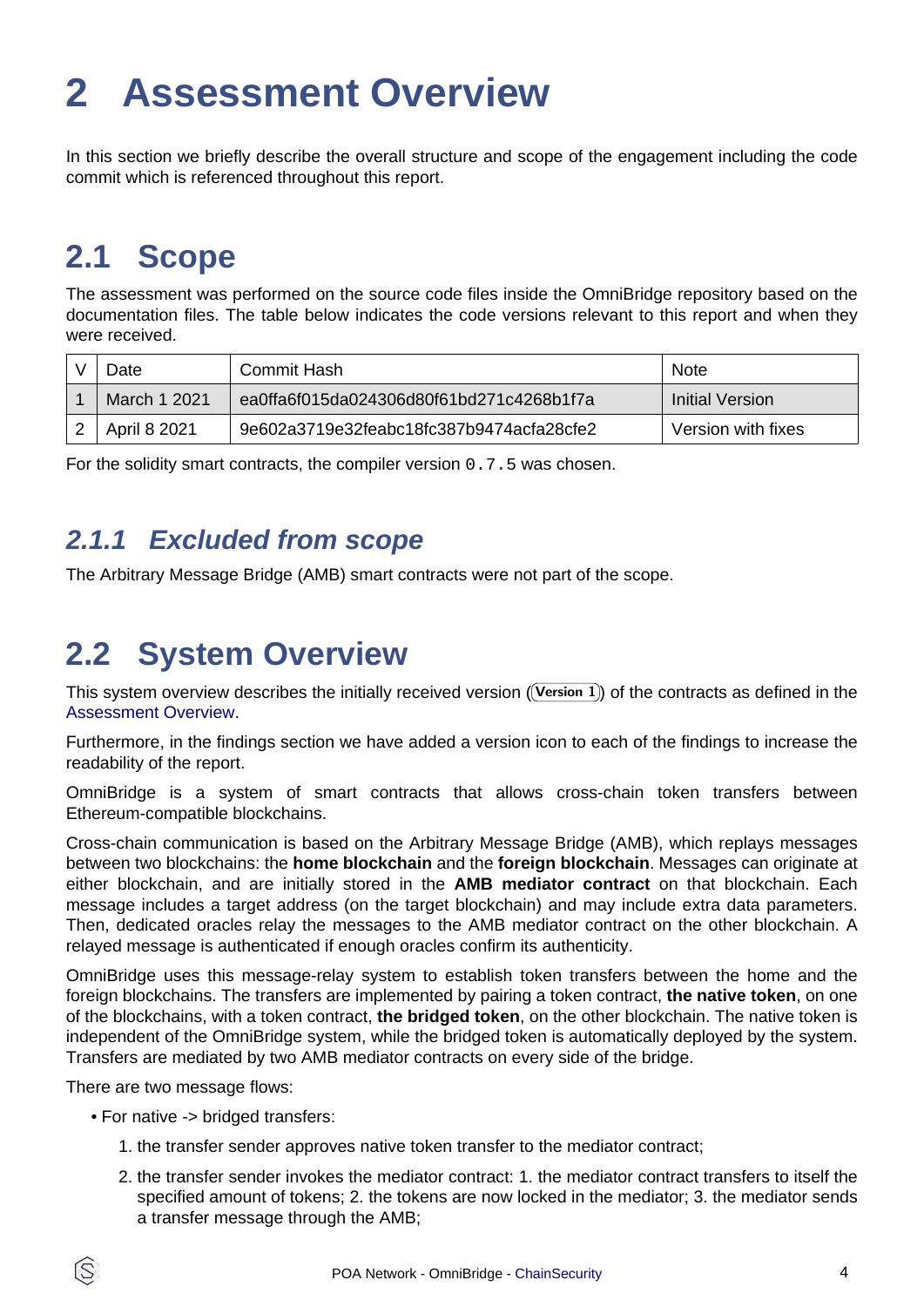- 3. when the message is received, the mediator on the other side mints the specified tokens of the bridged token to the receiver of the transfer.
- For bridged -> native transfers, the flow is reversed: tokens are burned on the sender (bridged) side and unlocked on the receiver (native) side.

As mentioned, the bridged token counterpart of a native token is deployed on-demand. The native token starts in a **deploy unacknowledged state**. In this state, a cross-chain transfer generates an additional request to deploy the bridged token counterpart, which until this moment is non-existent. After the deployment request is received, the bridged counterpart is deployed by the TokenFactory contract. This leads to the native token state being updated to **deploy acknowledged**.

In addition to deployment, both tokens need to have their operational limits set. For native tokens this happens upon the first cross-chain transfer, and for their bridged counterparts---after deployment. In particular, the minimum transfer amount per transaction is set, which promotes the token from **unregistered** to **registered** status. The registered status is required for the completion of cross-chain transfers.

To reduce the cost of deployment, all bridged tokens share the same ERC677 implementation. Each bridged token is actually a proxy that stores the token balances, but delegates all calls to a predeployed ERC677 contract. Thus, all proxies have very small code and deployment is relatively cheap.

The behavior of the mediator contracts on the home blockchain and on foreign blockchain are mostly identical. However, differences between the home and the foreign blockchains can make it economically more efficient to perform certain operations on the home blockchains. (For example, because of lower transaction fees, faster throughput, lower latency, etc.) This results in the following differences between the home OmniBridge and the foreign OmniBridge:

- Fees are collected and payed in the home contract only.
- Gas limit on the foreign contract is stored on the contract itself and can be modified by owner.
- Gas limit on the home contract is queried from a separate SelectorTokenGasLimitManager contract. This contract can return an exact limit for token and function based on the message data. Tokens not configured on the SelectorTokenGasLimitManager will use default gas limits.

The same considerations also make the AMB transaction handling different. On the home side, oracles will submit the incoming transaction. On the foreign side, oracles just provide the necessary signatures before it is actually submitted to the foreign blockchain by the users (senders/receivers) themselves. This way the higher foreign gas fees will be payed by the users.

### **2.2.1 Trust Model**

Users of the OmniBridge need to trust in different parties:

- xDai Validators: They are trusted to avoid any forks of more than 12 blocks and generally follow the protocol honestly.
- OmniBridge Contract Administrators: These administrator can change numerous values and thereby execute a lot of control as described in some findings below.
- TokenFactory Contract Administrators: The administrators controlling the TokenFactory can determine the base image that is used for all bridged tokens. By choosing a malicious image, they can steal the bridged funds.
- FeeManager Contract Administrators: The administrators of the FeeManager contract can set the fees and also exempt addresses from fee payments. By setting extremely high fees, they can essentially steal the funds that are sent across the bridge.
- AMB Validators: The AMB Validators are fully trusted to correctly relay information from one side to the other.
- Ethereum miners: They are trusted to avoid any forks of more than 12 blocks and generally follow the protocol honestly.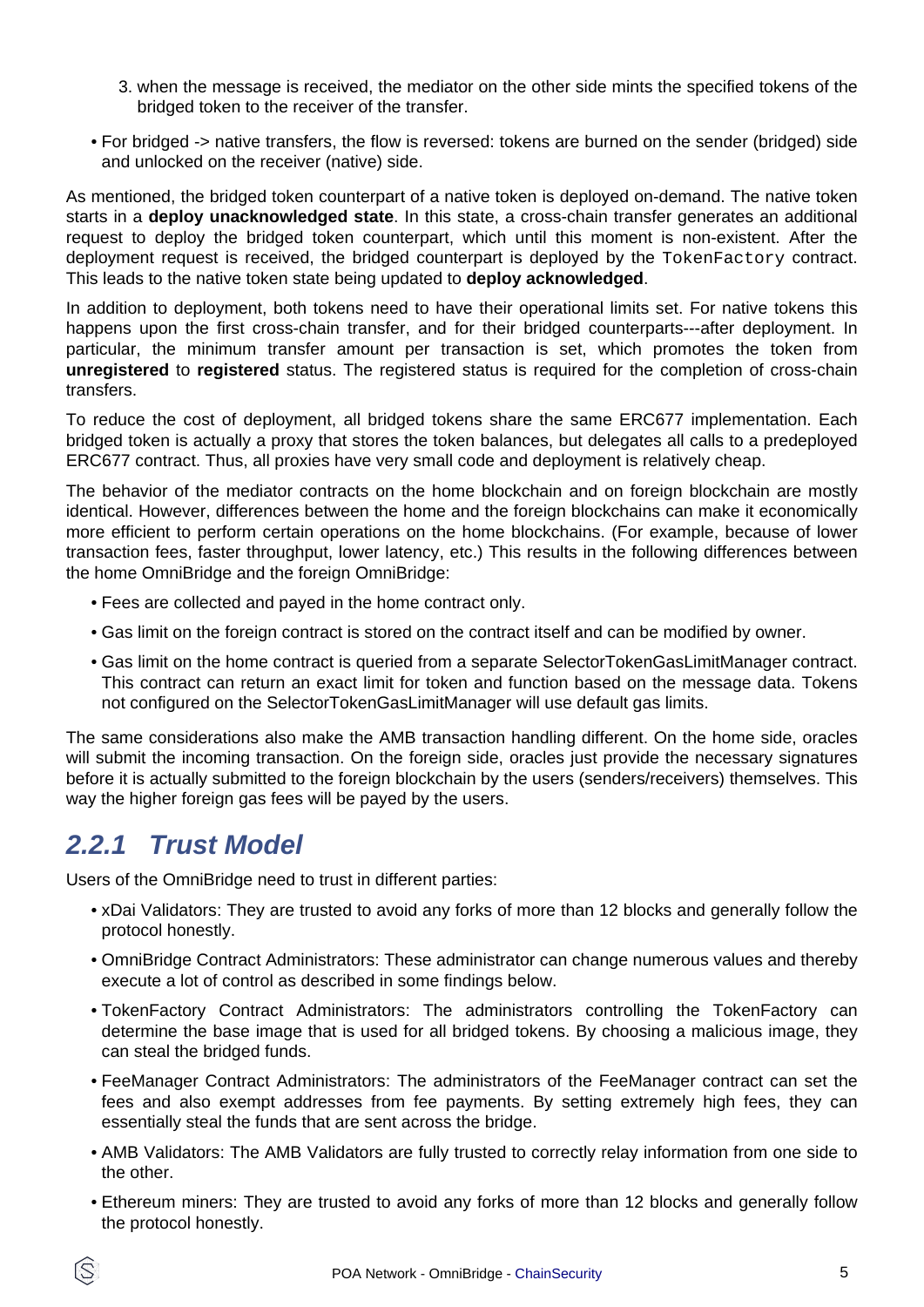Generally, honest majorities are required from all of these parties.

 $\circledS$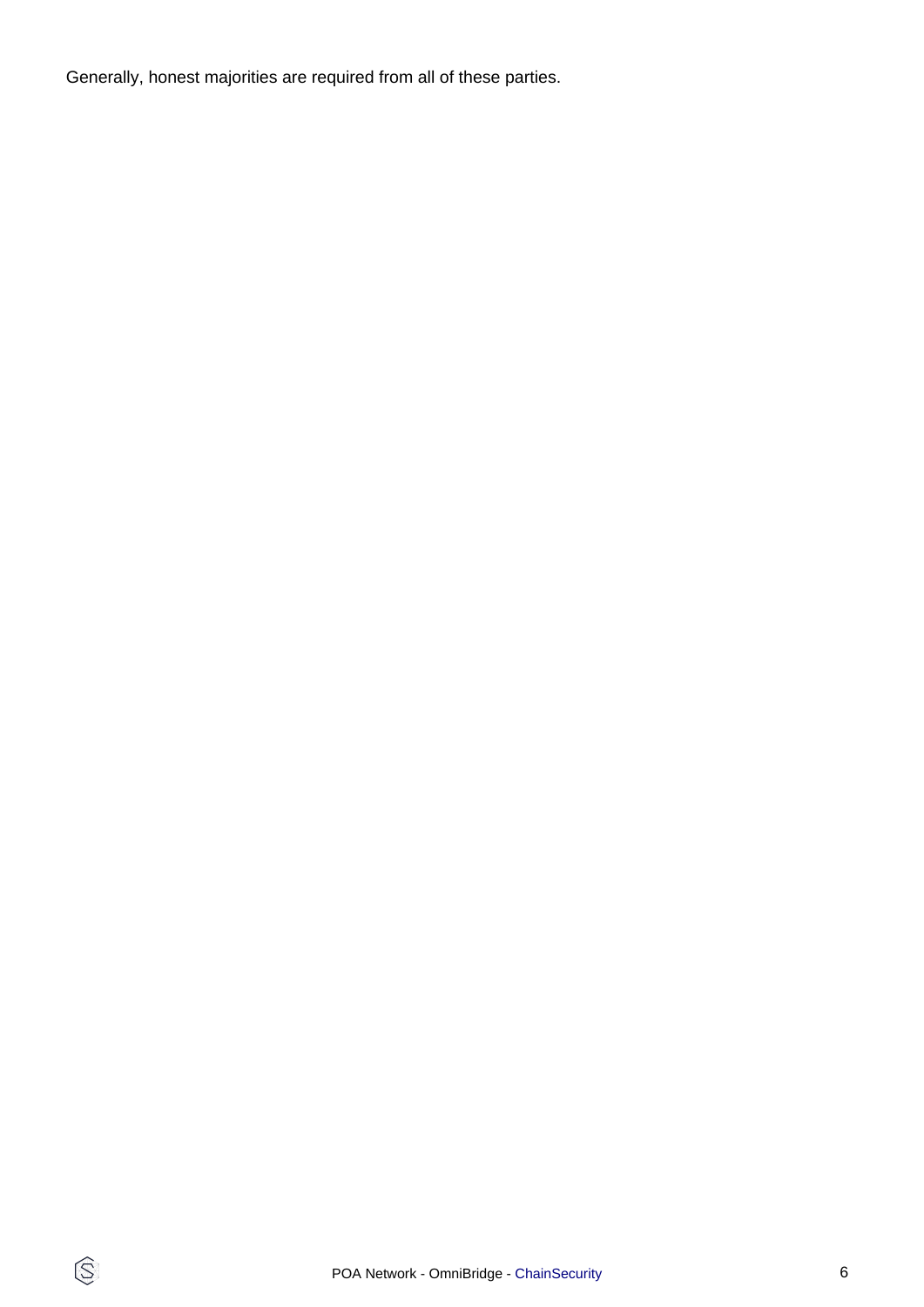# <span id="page-6-0"></span>**3 Limitations and use of report**

Security assessments cannot uncover all existing vulnerabilities; even an assessment in which no vulnerabilities are found is not a guarantee of a secure system. However, code assessments enable discovery of vulnerabilities that were overlooked during development and areas where additional security measures are necessary. In most cases, applications are either fully protected against a certain type of attack, or they are completely unprotected against it. Some of the issues may affect the entire application, while some lack protection only in certain areas. This is why we carry out a source code assessment aimed at determining all locations that need to be fixed. Within the customer-determined time frame, ChainSecurity has performed an assessment in order to discover as many vulnerabilities as possible.

The focus of our assessment was limited to the code parts associated with the items defined in the engagement letter on whether it is used in accordance with its specifications by the user meeting the criteria predefined in the business specification. We draw attention to the fact that due to inherent limitations in any software development process and software product an inherent risk exists that even major failures or malfunctions can remain undetected. Further uncertainties exist in any software product or application used during the development, which itself cannot be free from any error or failures. These preconditions can have an impact on the system's code and/or functions and/or operation. We did not assess the underlying third party infrastructure which adds further inherent risks as we rely on the correct execution of the included third party technology stack itself. Report readers should also take into account the facts that over the life cycle of any software product changes to the product itself or to its environment, in which it is operated, can have an impact leading to operational behaviours other than initially determined in the business specification.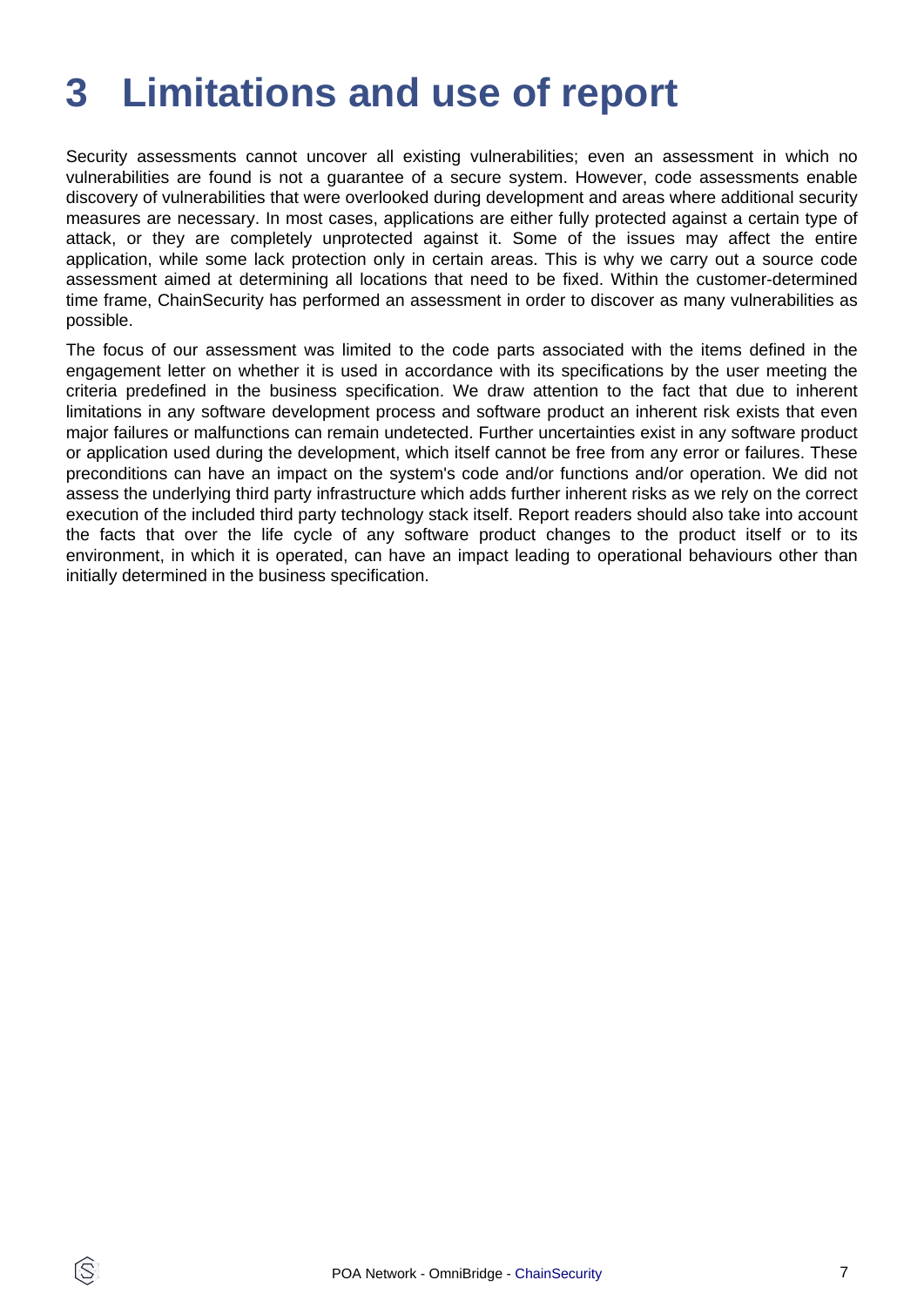# <span id="page-7-0"></span>**4 Terminology**

ĺS

For the purpose of this assessment, we adopt the following terminology. To classify the severity of our findings, we determine the likelihood and impact (according to the CVSS risk rating methodology).

- Likelihood represents the likelihood of a finding to be triggered or exploited in practice
- Impact specifies the technical and business-related consequences of a finding
- Severity is derived based on the likelihood and the impact

We categorize the findings into four distinct categories, depending on their severities. These severities are derived from the likelihood and the impact using the following table, following a standard risk assessment procedure.

| <b>Likelihood</b> | <b>Impact</b>   |               |               |
|-------------------|-----------------|---------------|---------------|
|                   | High            | Medium        | Low           |
| High              | <b>Critical</b> | <b>High</b>   | <b>Medium</b> |
| Medium            | High            | <b>Medium</b> | Low           |
| Low               | <b>Medium</b>   | Low           | Low           |

As seen in the table above, findings that have both a high likelihood and a high impact are classified as critical. Intuitively, such findings are likely to be triggered and cause significant disruption. Overall, the severity correlates with the associated risk. However, every finding's risk should always be closely checked, regardless of severity.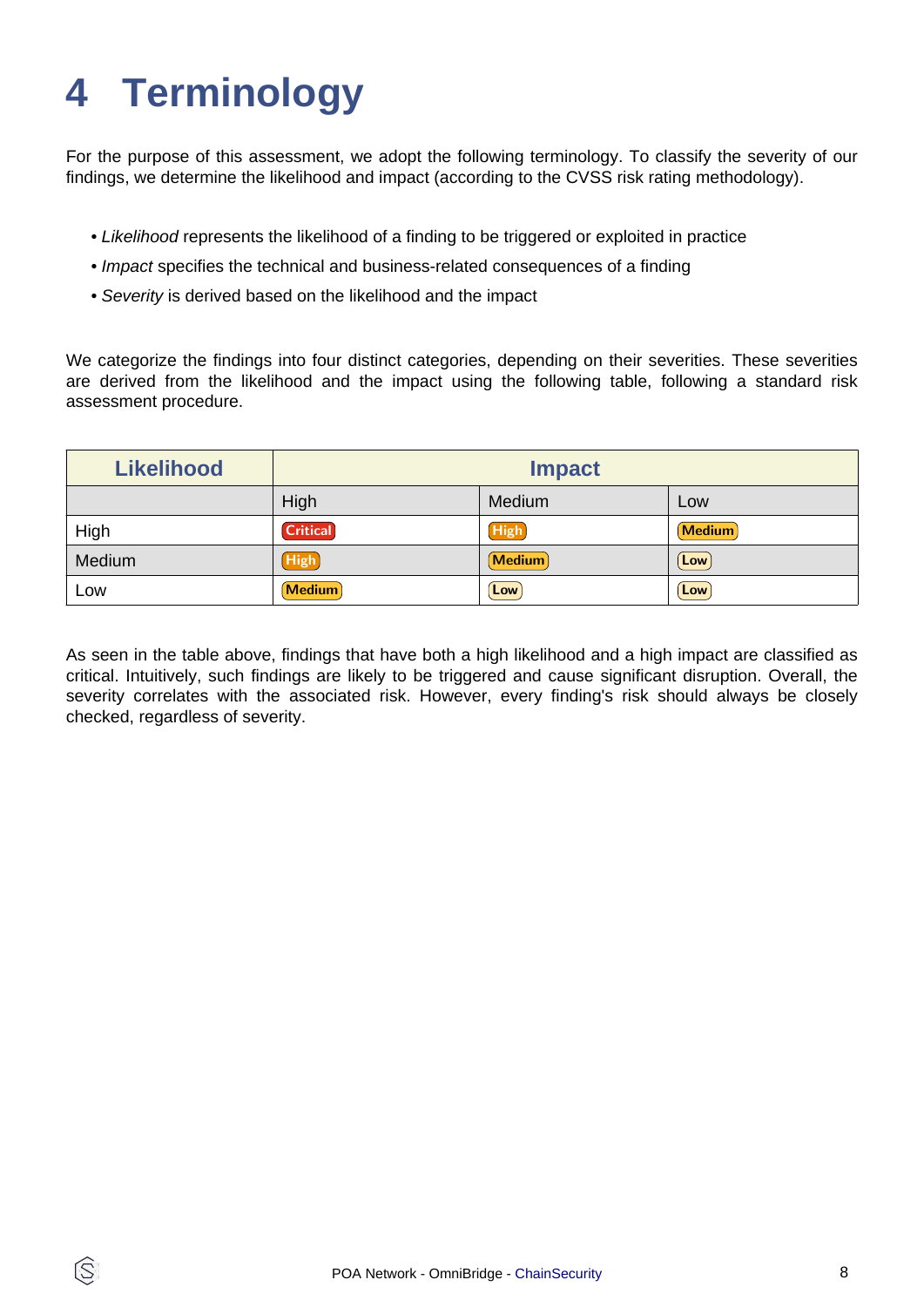# <span id="page-8-2"></span><span id="page-8-0"></span>**5 Findings**

In this section, we describe any open findings. Findings that have been resolved, have been moved to the [Resolved Findings](#page-11-1) section. All of the findings are split into these different categories:

- Security : Related to vulnerabilities that could be exploited by malicious actors
- Design : Architectural shortcomings and design inefficiencies
- Correctness : Mismatches between specification and implementation

Below we provide a numerical overview of the identified findings, split up by their severity.

| <b>Critical</b> -Severity Findings |  |
|------------------------------------|--|
| <b>High-Severity Findings</b>      |  |
| <b>Medium</b> -Severity Findings   |  |

- [Administrators Can Make Non-Native Tokens Native and Native Tokens Non-Native](#page-8-1) Risk Accepted
- [Tokens With More Than One Token Address Can Be Stolen by Admins](#page-9-0) Risk Accepted

#### Low -Severity Findings 3

- **[Documentation Mismatches](#page-9-1)** (Acknowledged
- [Function onTokenTransfer Reentrancy Case](#page-10-0) Risk Accepted
- [Incompatible Tokens](#page-10-1) Risk Accepted

## <span id="page-8-1"></span>**5.1 Administrators Can Make Non-Native Tokens Native and Native Tokens Non-Native**

Correctness Medium Version 1 Risk Accepted

When the function setCustomTokenAddressPair is called, the following checks are being performed:

```
require(!isTokenRegistered(_bridgedToken));
require(nativeTokenAddress(_bridgedToken) == address(0));
require(bridgedTokenAddress(_nativeToken) == address(0));
```
However, there is no check that the nativeToken is not bridged token, i.e.:

require(nativeTokenAddress(\_nativeToken) == address(0));

This can create a weird condition where the bridged token is again a native token. Once this occurs, the bridge fails to function correctly, as the bridged tokens are now handled as native tokens.

Similarly, administrators can also register an existing native token, as a non-native token. Consider the following example:

- 1. A native token T exists, which has already been bridged and where tokens of type T are locked up inside the mediator contract.
- 2. An administrator call setCustomTokenAddressPair with T as the \_bridgedToken and some other fake token F as the supposedly native token on the other side.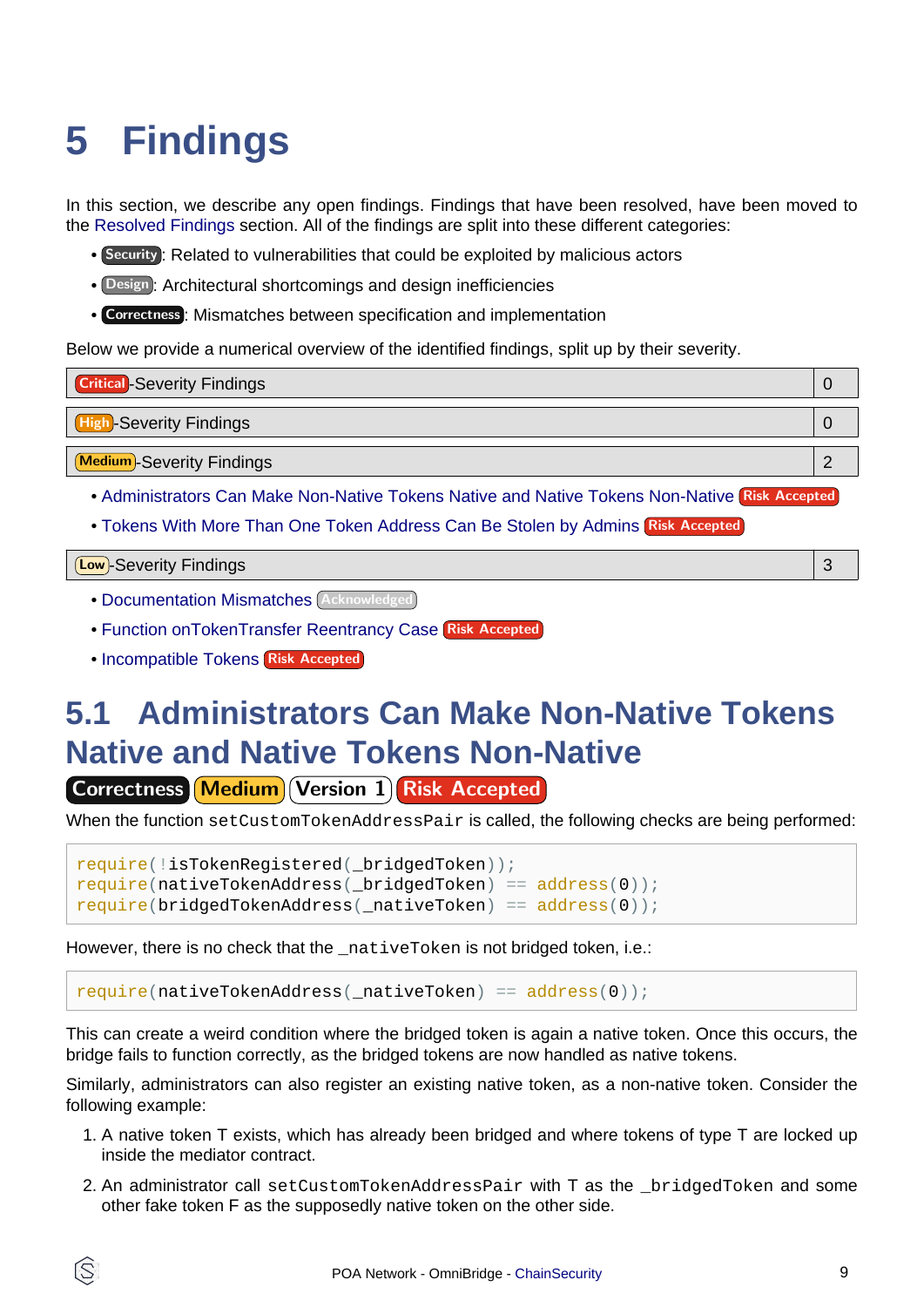3. The attacker transfers a lot of F token (which can be freely minted) over the brige and thereby unlocks the T tokens.

This allows administrators to steal all native tokens held by the bridge.

However, the overall risk is rather low as only administrators can call set CustomTokenAddressPair.

#### **Risk accepted:**

To address this problem, POA Network added a comment saying that the function arguments should be manually validated by the administrator, as no easy solution is available.

# <span id="page-9-0"></span>**5.2 Tokens With More Than One Token Address Can Be Stolen by Admins**

### **Security Medium Version 1 Risk Accepted**

Tokens that have more than one address, through which they can be called, can be stolen when they are bridged. An example for such a token is TUSD. The attack would work as follows:

- 1. The token is already bridged using the first token address. An amount X has been transferred across the bridge.
- 2. An attacker bridges the token using another token address. The attacker also bridges X tokens. Now the mediator balance on the native side is X for both token addresses. However, the actual balance, when queried from balance Of is 2<sup>\*</sup>X for both of them.
- 3. The attacker colludes with the administrators, which trigger a call to  $fixMediatorBalance$  on the native side and withdraw X amount of tokens.
- 4. Then, the attacker can withdraw X tokens, by sending back the bridged tokens.

Overall, turned X tokens into 2\*X tokens, when ignoring fees. The attacker managed to withdraw the full amount of bridged tokens. At the time of writing 118,000 TUSD have been bridged which are at risk under such an attack.

#### **Risk accepted:**

No code changes were done. POA Network added a warning comment to fixMediatorBalance method.

### <span id="page-9-1"></span>**5.3 Documentation Mismatches**

Correctness **Low** Version 1 Acknowledged

The following mismatches with the documentation or within the documentation were found:

1. The definition of native is different in the code and in the documentation: <https://docs.tokenbridge.net/about-tokenbridge/features#chain-and-network-definitions>

In the code, native refers to the origin of the token contract, in the documentation to the home side of the network.

2. Some documentation items mention a requiredBlockConfirmations of 8 while others mention 12.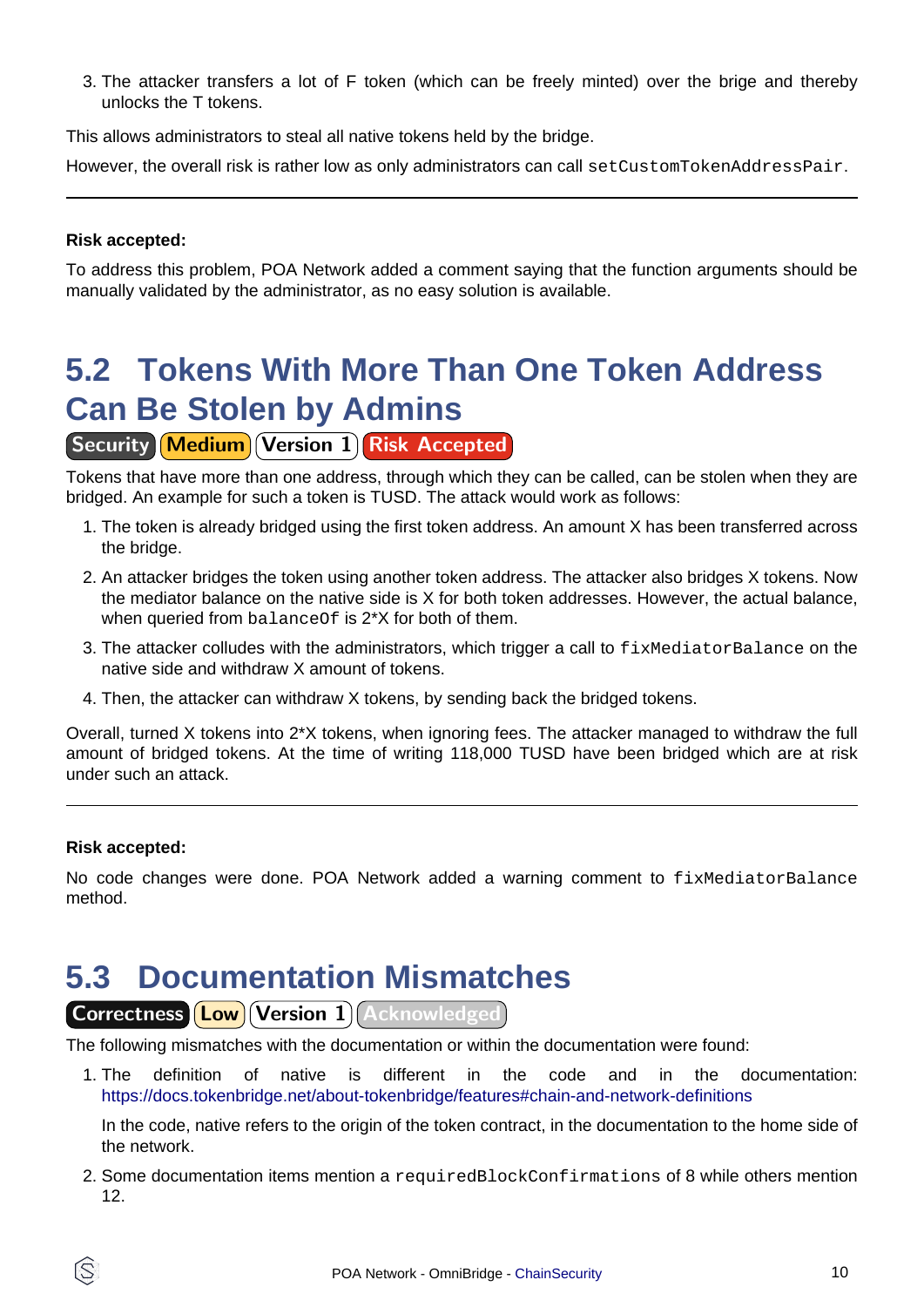### **Acknowledged:**

Documentation will be re-worked with help of a technical writer.

### <span id="page-10-0"></span>**5.4 Function** onTokenTransfer **Reentrancy Case Security Low Version 1 Risk Accepted**

The main contracts have a  $lock()$  function with a corresponding variable that aims as a reentrancy guard. In case when lock() is true, the onTokenTransfer function will silently accept the funds. This can lead to a reentrancy that can break some invariants of the contract. In case, the callback happens during the safeTransferFrom in the relayTokens function, the from address can perform a token transfer to the Bridge contract. Note that the same or a different token can be used. Such callbacks during safeTransferFrom can occur with tokens that implement t[he ERC777](https://eips.ethereum.org/EIPS/eip-777) or similar standards. Because the received tokens are silently accepted and \_setMediatorBalance is not called, the mediatorBalance won't track the balance correctly.

### **Risk accepted**:

The described behaviour is acceptable, as ERC-777 tokens are not supported by the OmniBridge.

### <span id="page-10-1"></span>**5.5 Incompatible Tokens**

### Design **Low** Version 1 Risk Accepted

The following token types are incompatible with Omnibridge:

- Rebasing tokens: If the balance of a token can change while it is stored inside the mediator contract, then basic assumptions no longer hold. Hence, such tokens as Ampleforth should not be bridged as the bridging might not be reversible.
- Special transfer fees: This report already contains issues regarding "regular transfer fees", where upon transfer of X tokens, X-F tokens are transferred, while F tokens are paid to the fee receiver. In case of transfer fees, where upon transfer of X tokens, X+F tokens are subtracted from the senders balance and X tokens arrive at the receiver, the Omnibridge contracts will fail as they do not account for such fees.
- Malicious tokens: Obviously, any malicious token contracts that do not follow sensible guidelines so that for example, balances can be arbitrarily can freely manipulated, cannot be bridged in a meaningful manner.

Users should be warned not to bridge such tokens.

#### **Risk accepted:**

POA Network manually reviewed the most important tokens to ensure their compatibility and will monitor the bridge and the bridged tokens. Furthermore, appropriate warnings will be added inside the UI.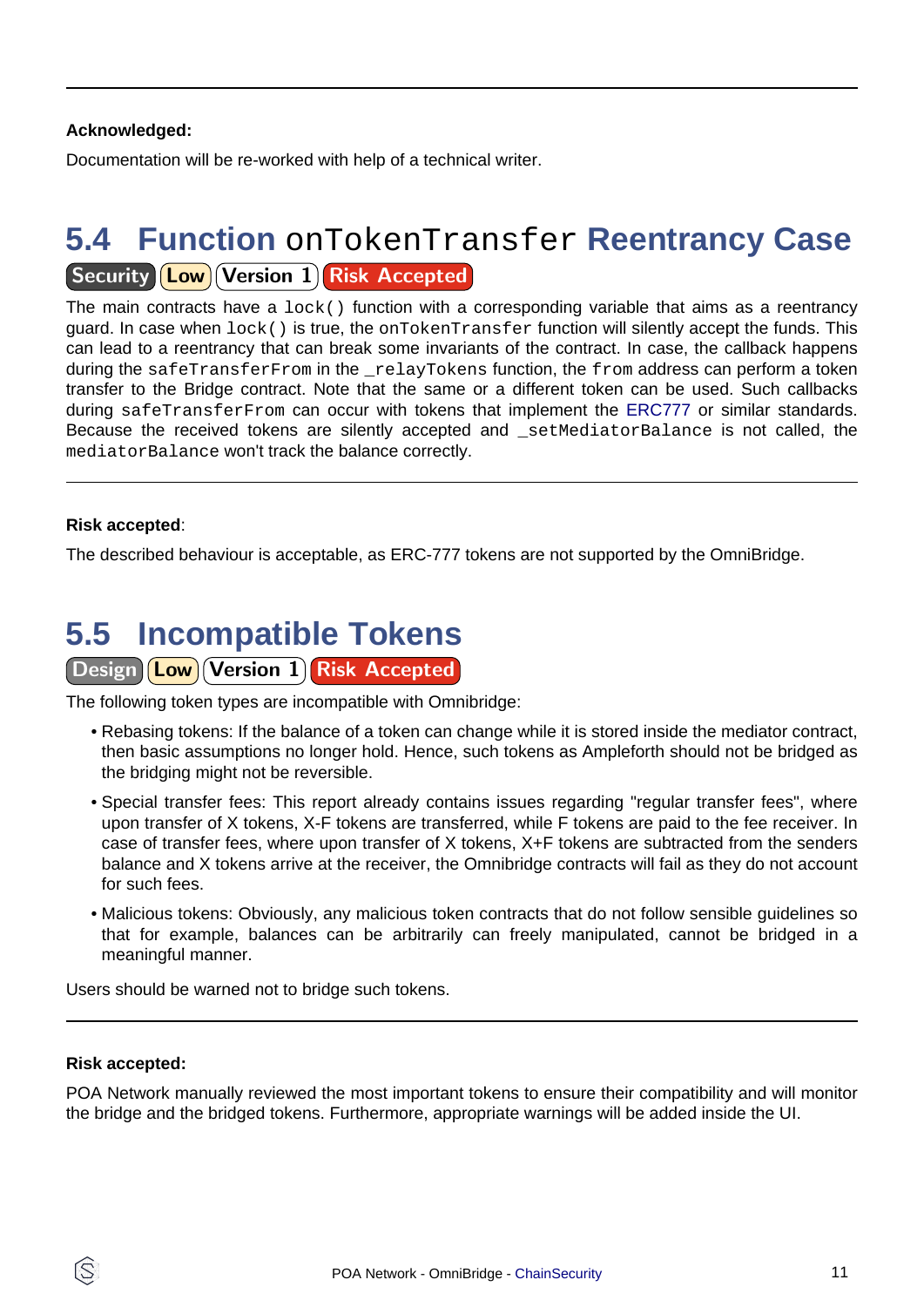# <span id="page-11-1"></span><span id="page-11-0"></span>**6 Resolved Findings**

Here, we list findings that have been resolved during the course of the engagement. Their categories are explained in the [Findings](#page-8-2) section.

Below we provide a numerical overview of the identified findings, split up by their severity.

| <b>Critical</b> -Severity Findings |   |
|------------------------------------|---|
| <b>High-Severity Findings</b>      |   |
| <b>Medium</b> -Severity Findings   | 6 |

- [Decimals in bridgeSpecificActionsOnTokenTransfer Are Not Used](#page-11-2) Code Corrected
- **[ERC20 Function Calls Ignore Return Values](#page-12-0) Code Corrected**
- [No Canonical Definition of Calldata for onTokenTransfer](#page-12-1) Code Corrected
- [Safe Transfers Are Not Used for All Token Transfers](#page-13-0) Code Corrected
- [Transferred Values in Case of Relaying Tokens With Fees](#page-13-1) Code Corrected
- [OmnibridgeFeeManager Fee Distribution Reverts in Case of Tokens With Transfer Fees](#page-13-2) Code Corrected

Low -Severity Findings 5

- [Code Simplification Possible](#page-14-0) Specification Changed
- [Name Collision Among Bridged Tokens With Different Origins](#page-14-1) Code Corrected
- [Reentrancy Into AMB](#page-15-0) Code Corrected
- [Restriction to Static Call](#page-15-1) Code Corrected
- [Superfluous Loads From Storage](#page-16-0) Code Corrected

## <span id="page-11-2"></span>**6.1 Decimals in**

### bridgeSpecificActionsOnTokenTransfer **Are Not Used**

Design Medium Version 1 Code Corrected

In both Home and Foreign OmniBridge contracts the decimals are queried in the bridgeSpecificActionsOnTokenTransfer function during the token relaying. But this data is used only in few cases within this function:

- Token is not registered and limits need to be initialised.
- Token is native to the current side of the bridge and its deployment is not yet acknowledged.

In case of non-native, acknowledged or initialised Tokens the queried decimals won't be used. Because such cases are the most common ones, the unused data introduces extra gas costs that could be avoided.

#### **Code corrected:**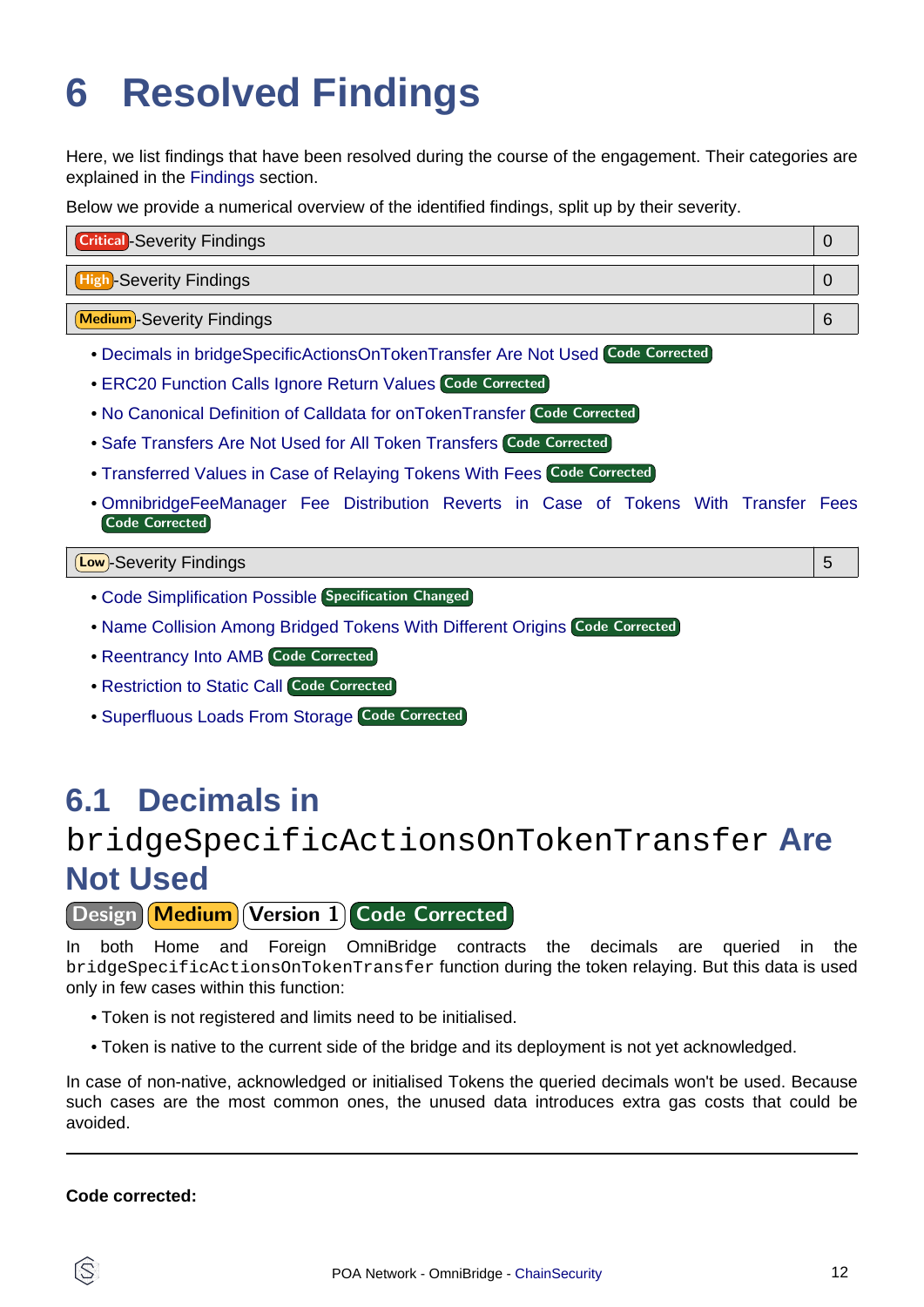The use of TokenReader.readDecimals() was refactored as so it is being called only when deployAndHandleTokens messages are sent.

# <span id="page-12-0"></span>**6.2 ERC20 Function Calls Ignore Return Values**

**Design Medium Version 1 Code Corrected** 

The [ERC20 specification](https://eips.ethereum.org/EIPS/eip-20) states:

Callers MUST handle false from returns (bool success). Callers MUST NOT assume that false is never returned!

In some calls to the ERC20 tokens those return values are ignored:

- IBurnableMintableERC677Token( token).mint(address(manager), fee) in \_distributeFee function.
- IBurnableMintableERC677Token(\_token).transfer(address(manager), fee) in \_distributeFee function.
- IBurnableMintableERC677Token(\_bridgedToken).mint(address(this), 1) in setCustomTokenAddressPair function.
- \_getMinterFor(\_token).mint(\_recipient, \_value) in \_releaseTokens function.

In most cases that happens during the calls to non-native Tokens that were deployed via the factory. But due to the setCustomTokenAddressPair function the non-native contracts can have any behavior and the return values need to be checked explicitly.

#### **Code corrected:**

All calls to transfer and mint function now check the return values.

## <span id="page-12-1"></span>**6.3 No Canonical Definition of Calldata for**

onTokenTransfer

### **Correctness Medium Version 1 Code Corrected**

The function onTokenTransfer uses inline assembly to read the receiver and calldata from the calldata arguments. The assembly strongly relies on some assumptions about [the argument encoding of the](https://docs.soliditylang.org/en/v0.6.0/abi-spec.html) [Solidity.](https://docs.soliditylang.org/en/v0.6.0/abi-spec.html) One of them is that there are no "garbage bits" between the byte offset of the bytes calldata data variable and the length field of the bytes calldata data argument. This assumption will hold true in most cases, but is not guaranteed to hold. This assumption can be eliminated letting the compiler copy the \_data into the memory and dealing with it there. Full expectations about the expected information in the \_data argument must be properly documented, to avoid the misinterpretation of the interface.

```
function onTokenTransfer(
     address _from,
   uint256 value,
    bytes calldata _data
) external returns (bool) {
```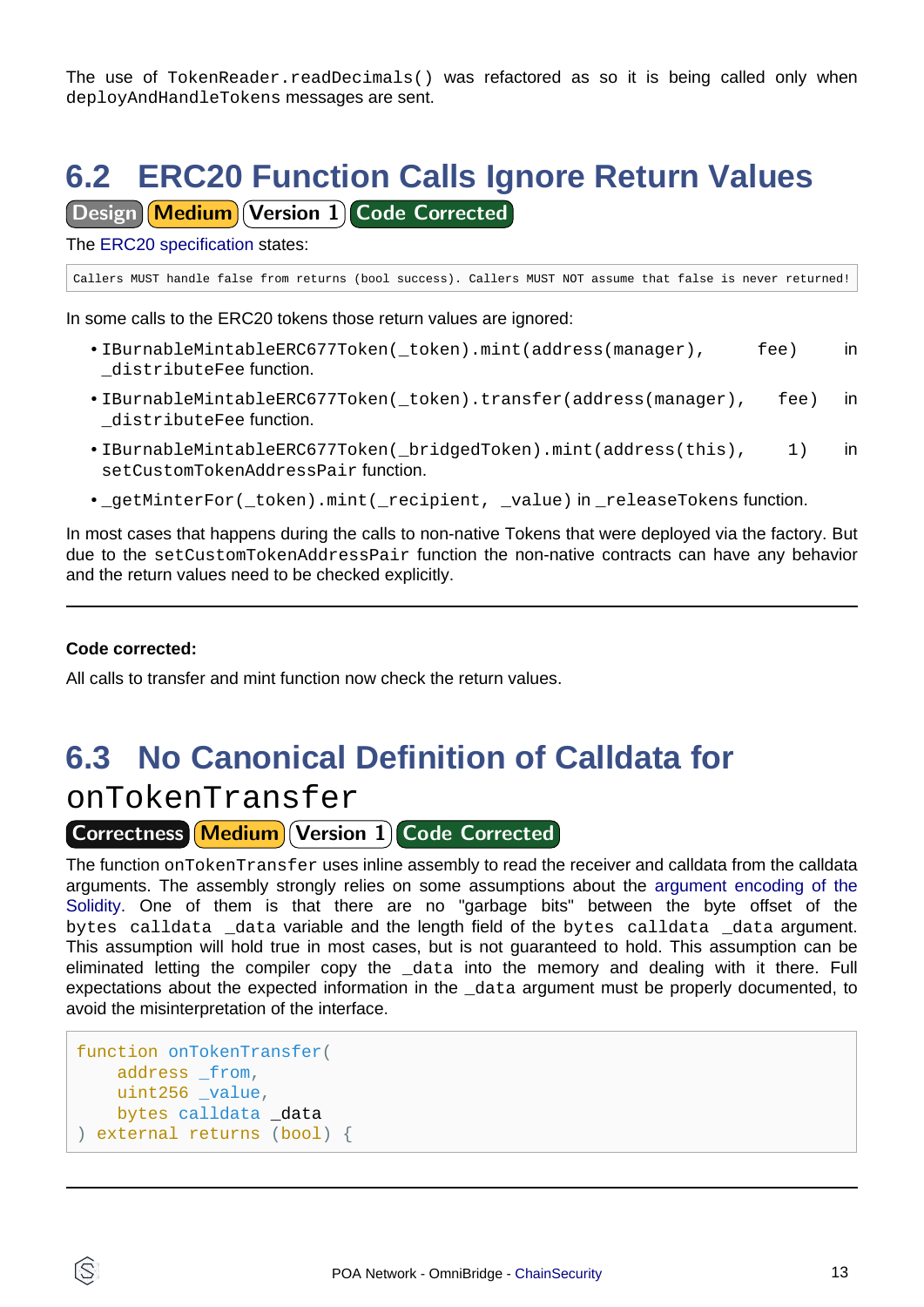#### **Code corrected:**

For the relevant onTokenTransfer function, the calldata location of the data variable was replaced with the memory location. Hence, the ABI parsing is performed by the compiler and only afterwards data is being parsed in inline assembly.

# <span id="page-13-0"></span>**6.4 Safe Transfers Are Not Used for All Token Transfers**

Design Medium Version 1 Code Corrected

For some transfers of ERC20 Tokens the SafeERC20 functions are not used. This includes:

- The function \_distributeFee in OmnibridgeFeeManagerConnector contract.
- The function distributeFee in OmnibridgeFeeManager contract.

The first case only appears for non-native tokens at the Home side of the bridge, which in most cases should be ERC677 deployed by Factory. But due to the setCustomTokenAddressPair function, there are possible conditions when any other token can be called with this transfer.

### **Code corrected:**

All calls to the transfer function were replaced by a safe wrapper.

# <span id="page-13-1"></span>**6.5 Transferred Values in Case of Relaying Tokens With Fees**

Design Medium Version 1 Code Corrected

In a scenario with token relaying, the  $_{\text{relayTokens}}$  function is executed. A user provided value is then transferred to the bridge contract via safeTransferFrom. If the token has fees on transfer (e.g. USDT-not currently charged, PAXG), the actual transferred value will be smaller than the bridged value. This will effectively break the invariant Balance of bridge == total supply of bridged token.

### **Code corrected**:

This has been corrected by measuring the actually transferred token amount.

### <span id="page-13-2"></span>**6.6** OmnibridgeFeeManager **Fee Distribution Reverts in Case of Tokens With Transfer Fees** Design Medium Version 1 Code Corrected

As part of the internal function distributeFee of the OmnibridgeFeeManagerConnector contract calls the token contract to transfer or mint the **fee** amount to the manager. In case the relevant token contract is native to Home side it might have transfer fees. Then, a value less than **fee** will be moved during the transfer to the OmnibridgeFeeManager. Later the OmnibridgeFeeManager tries to distribute this **fee** amount using distributeFee function. Because the actually transferred value will be

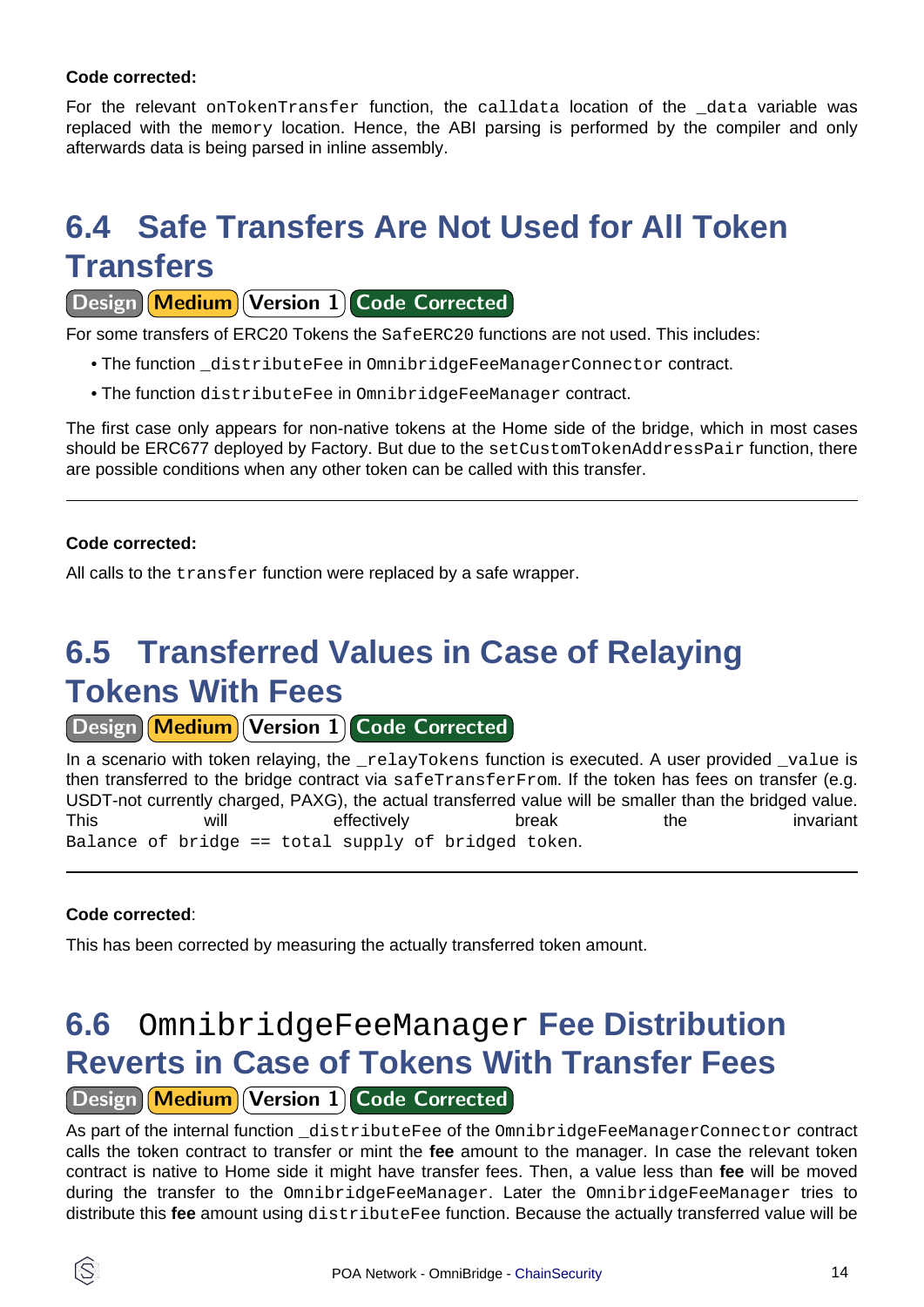smaller in case of Tokens with transfer fees, the OmnibridgeFeeManager will not have enough assets to perform the reward distribution with the required values.

Hence, the whole transaction will fail and such tokens cannot be moved across the bridge.

#### **Code corrected:**

The code has been rewritten so that

- 1. The OmnibridgeFeeManager determines the amount of fees to distribute by calling token.balanceOf(address(this)).
- 2. Failure of the transfer/mint operation during the fee distribution will not fail the Omnibridge message processing.

# <span id="page-14-0"></span>**6.7 Code Simplification Possible**

Design **Low** Version 1 Specification Changed

The following code can be simplified:

#### if (  $token == address(0xb7D311E2Eb55F2f68a9440da38e7989210b9A05e)$  ) { // hardcoded address of the TokenMinter address return IBurnableMintableERC677Token(0xb7D311E2Eb55F2f68a9440da38e7989210b9A05e); } return IBurnableMintableERC677Token(\_token);

The if clause can be entirely omitted.

#### **Specfication changed:**

Before the OmniBridge is deployed for the ETH-xDAI instance the contract address in this check can be replaced with the actual minter 0x857DD07866C1e19eb2CDFceF7aE655cE7f9E560d of the STAKE token on the xDai chain. For other bridges this check is either removed at all or did not have any significant impact. A comment was added into the code to bring more clarity why this check is needed.

# <span id="page-14-1"></span>**6.8 Name Collision Among Bridged Tokens With Different Origins**

Design (Low) Version 1 Code Corrected

When the bridge creates token contracts on the Home chain, the " on xDai" string is appended to the Foreign token name. In case of multiple bridges to different Foreign chains, different tokens that have the same name on different Foreign chains, will have same names on the Home chain. As an example, "1INCH Token" from Ethereum Mainnet and Binance Smart Chain will both have the "1INCH Token on xDai" name on the Home chain. While that has no direct code-related problems, this increases the human error chance during the user interactions.

**Code corrected:**

S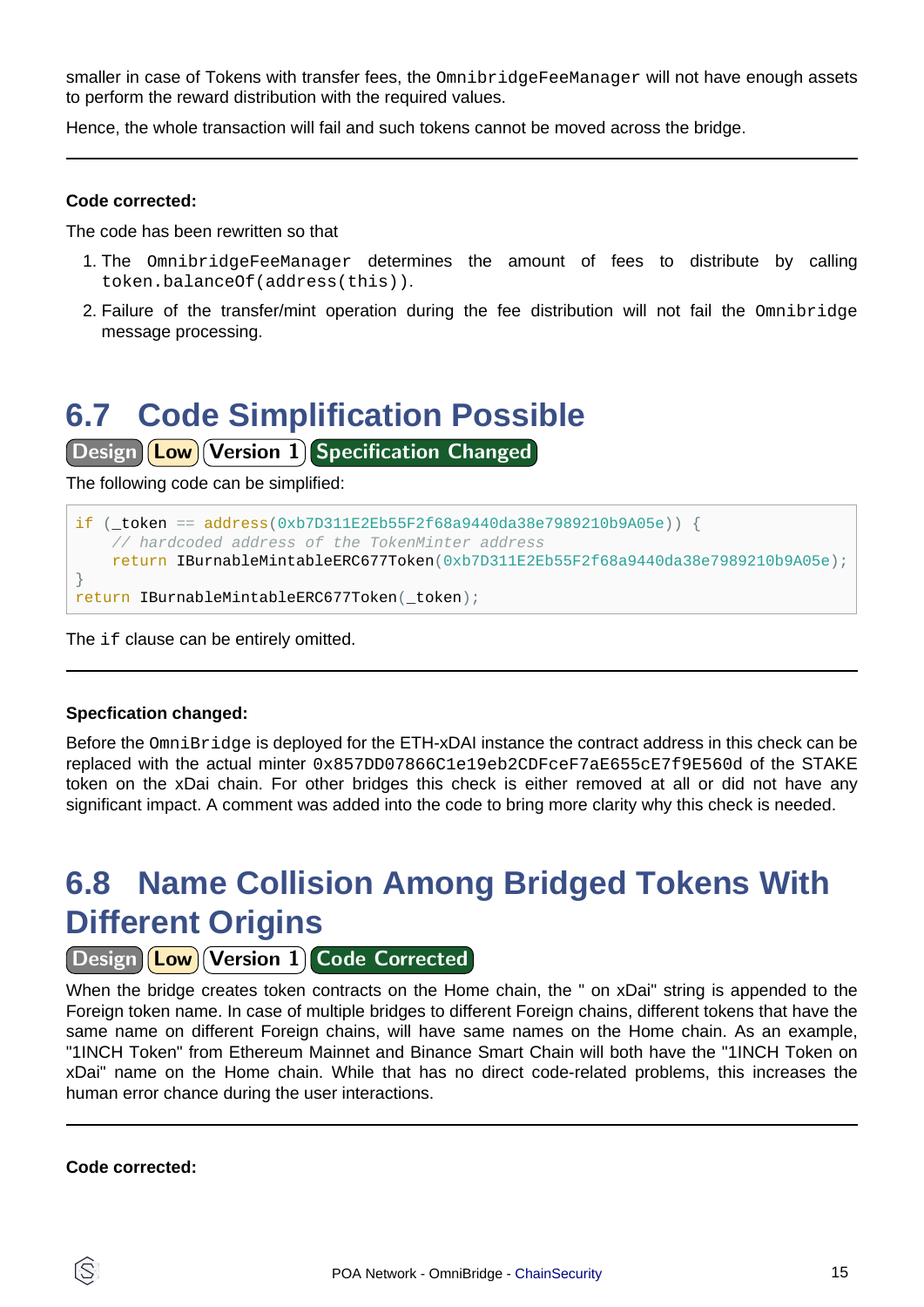Newly deployed Omnibridge contracts are using "from X" names where X is the respective blockchain. The Blockscout interface also renames such tokens in the UI. Unfortunately, it is not possible to change token names for already existing tokens. However such collisions are being mitigated in the UI.

# <span id="page-15-0"></span>**6.9 Reentrancy Into AMB**

**Security Low Version 1 Code Corrected** 

When the Arbitrary Message Bridge contract receives a message from the other side, the following is performed code is used to execute the message call:

```
setMessageSender(_sender);
setMessageId( messageId);
setMessageSourceChainId( sourceChainId);
...
bool status = contract.call.gas(gas)(data);setMessageSender(address(0));
setMessageId(bytes32(0));
setMessageSourceChainId(0);
```
The called contracts can query the information such as messageId and messageSender. These information provide important authorization for the called contracts. As there is no reentrancy guard on this function, this code can be reentered in the following way:

- 1. Call A is made, correct information for A is available
- 2. A triggers the reentrancy and call B is made, now B is executing and the correct information for B is available
- 3. The call B completes and the information are reset to 0
- 4. The execution of A continues, but now the queried information will be 0

Hence, it is possible that during the execution of a passed message the wrong context, namely 0 is returned when queried from the AMB contract. Furthermore, events are emitted in an interlaced order which might confuse connected systems.

Please note the AMB contracts were outside of the scope of this review, however, we still note this as it can affect the OmniBridge.

### **Code corrected:**

The issue was fixed i[n https://github.com/poanetwork/tokenbridge-contracts/pull/577.](https://github.com/poanetwork/tokenbridge-contracts/pull/577) It ensures that no other message relay is currently being processed.

# <span id="page-15-1"></span>**6.10 Restriction to Static Call**

Security **Low** Version 1 Code Corrected

The contract contains the following code to determine the upgradabilityOwner:

address(this).call(abi.encodeWithSelector(UPGRADEABILITY\_OWNER))

However, this function is defined as a view function: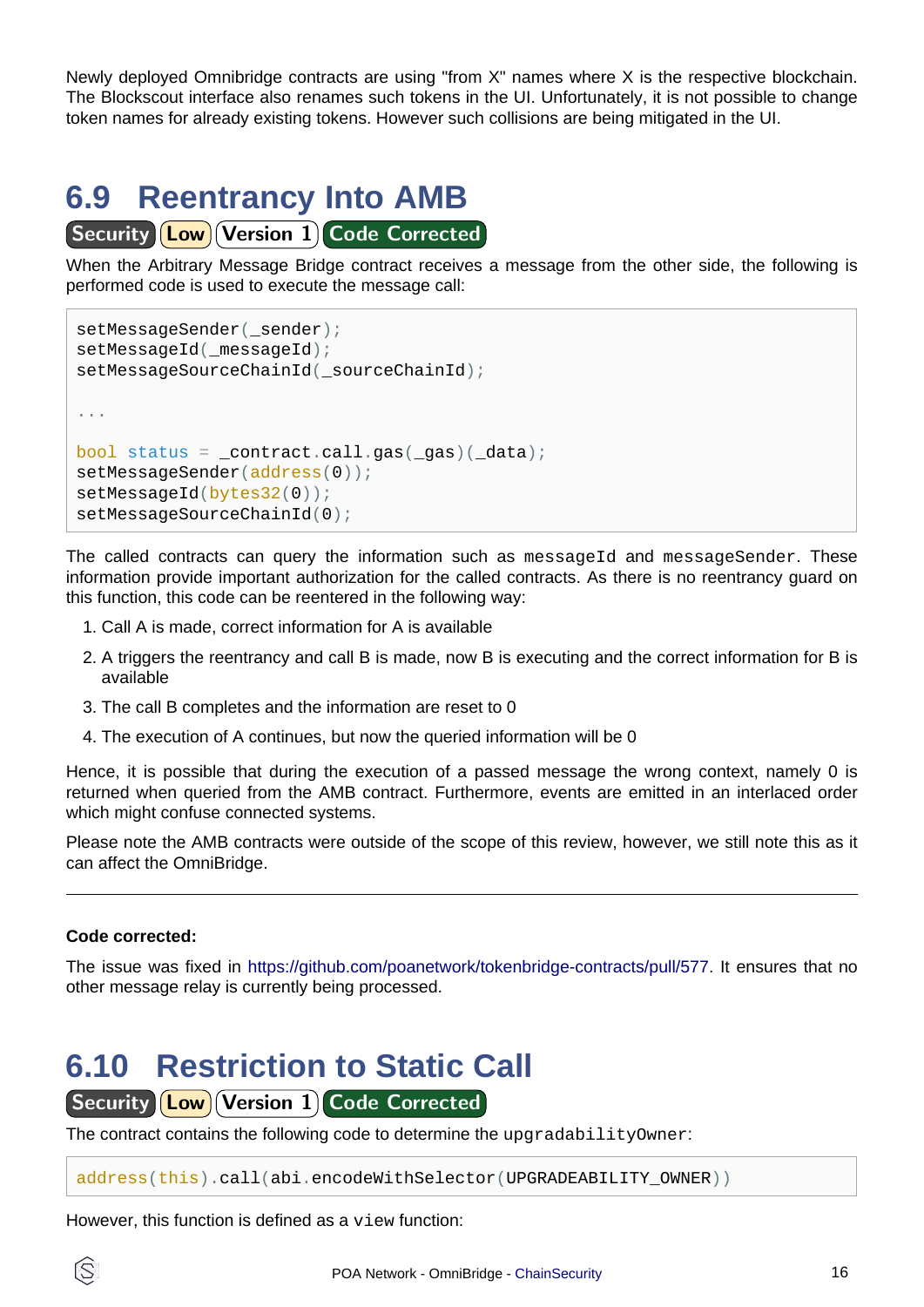function upgradeabilityOwner() external view returns (address);

Hence, a staticcall can be used to avoid unexpected state modifications.

#### **Code corrected:**

The call was replaced with a staticcall.

## <span id="page-16-0"></span>**6.11 Superfluous Loads From Storage**

Design **Low** Version 1 Code Corrected

The Omnibridge contracts sometimes contain code like this:

```
require(!bridgeContract().messageCallStatus(_messageId));
require(bridgeContract().failedMessageReceiver(_messageId) == address(this));
require(bridgeContract().failedMessageSender(_messageId) == mediatorContractOnOtherSide());
```
As there is a storage load (SLOAD) inside the bridgeContract() function, this SLOAD will be executed three times in this case. Due to the about-to-be introduced EIP-2929 the additional costs of extra SLOADs from the same location are significantly lowered, but it could still be avoided to do it.

#### **Code corrected:**

The return value of bridgeContract() was saved in a local variable to avoid repeated calls.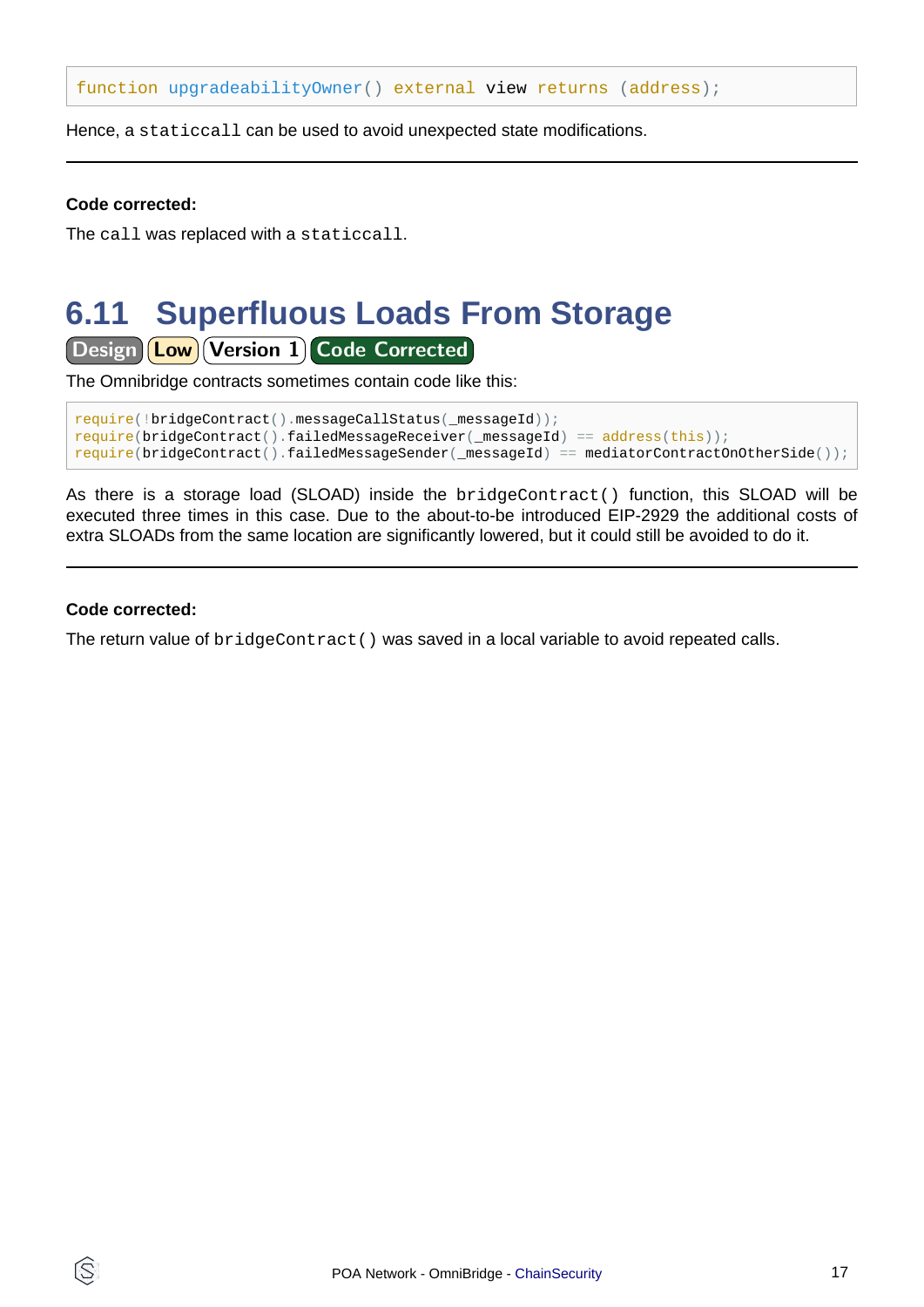# <span id="page-17-0"></span>**7 Notes**

We leverage this section to highlight potential pitfalls which are fairly common when working Distributed Ledger Technologies. As such technologies are still rather novel not all developers might yet be aware of these pitfalls. Hence, the mentioned topics serve to clarify or support the report, but do not require a modification inside the project. Instead, they should raise awareness in order to improve the overall understanding for users and developers.

# **7.1 Differing Token Values**

### **Note Version 1**

The OmniBridge has limits on transfers per token. This means that only a certain amount of tokens can be transferred per transaction and per day. Generally, this limits are initialized as a number of tokens. Obviously, a certain number of tokens of one type can have a very different value than the same number of tokens from another type. Hence, these limits need to be carefully monitored.

# **7.2 Function** requestFailedMessageFix **Performs Multiple Calls to** bridgeContract

### **Note Version 1**

When a user detects a failed, bridged message, the function request FailedMessageFix can be used to fix the failed call. Therefore, three pieces of information are needed which are currently loaded like this:

```
 require(!bridgeContract().messageCallStatus(_messageId));
 require(bridgeContract().failedMessageReceiver(_messageId) == address(this));
 require(bridgeContract().failedMessageSender(_messageId) == mediatorContractOnOtherSide());
```

```
This code is execute both on Home and Foreign bridges.
```
Note that there are two levels of inefficiency here. First of all three separate calls are made, even though these information are generally always queried together. Second, this information is spread amount three storage slots, and hence requires three costly SLOADs, even though two storage slots would easily suffice, as only 321 bit of data are stored.

However, as this needs to be resolved within the AMB contracts, it is outside the scope of this code review.

# **7.3 Limits Can Be Compressed in Storage Note Version 1**

There are three storage slots being consumed on both sides of the bridge for the following information:

```
uintStorage[keccak256(abi.encodePacked("dailyLimit", _token))] = _limits[0];
uintStorage[keccak256(abi.encodePacked("maxPerTx", _token))] = _limits[1];
uintStorage[keccak256(abi.encodePacked("minPerTx", token))] = \text{limits}[2];
```
These information are often accessed together. Given the value ranges they could probably be compressed into two storage slots. This would also provide gas savings on the foreign side as it would avoid a costly SLOAD.

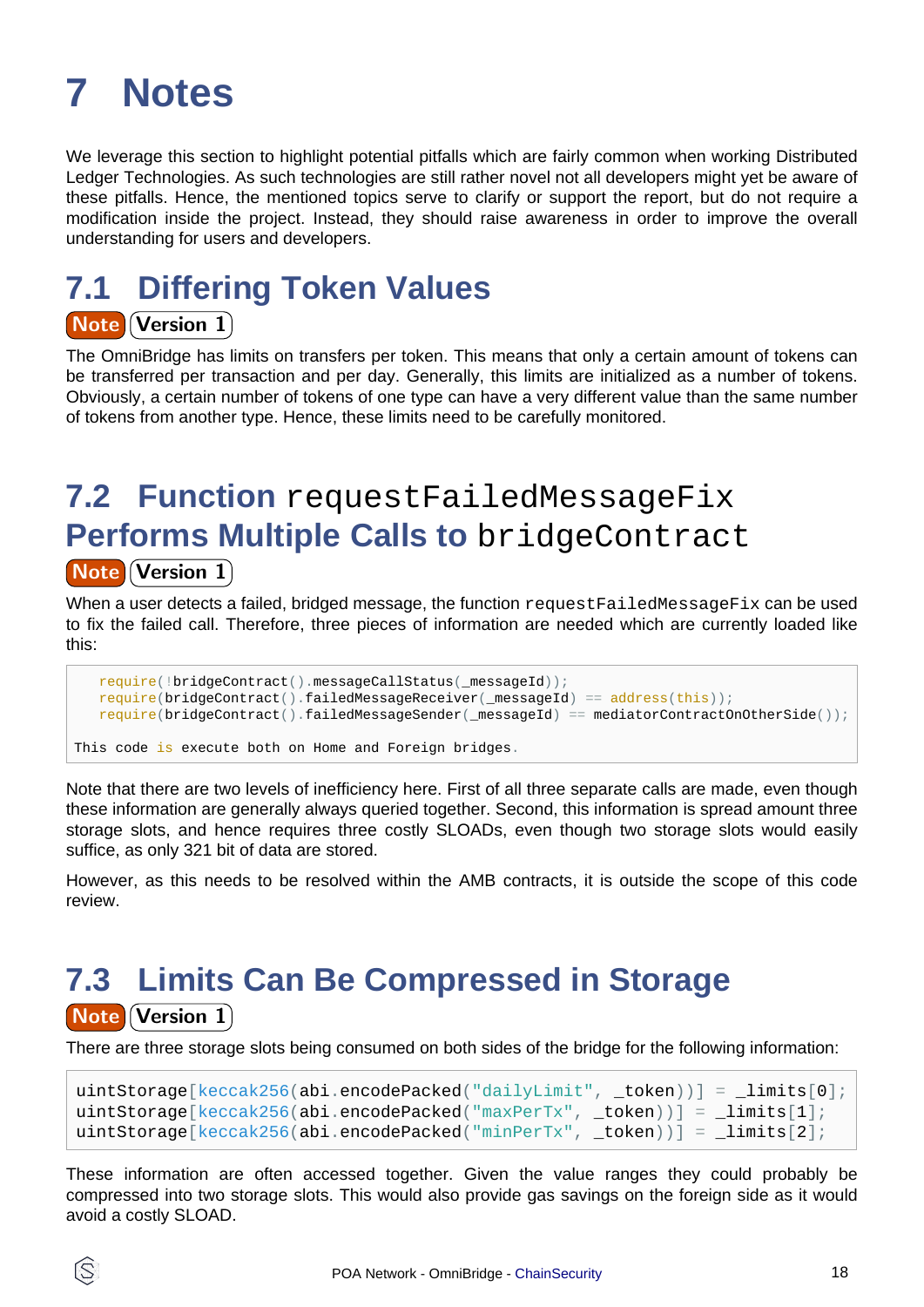### **7.4 Proxy Fallback Redundant Operations Note Version 1**

The Proxy contract does some redundant operations, such as:

- let  $ptr := mload(0x40)$
- mstore(0x40, add(ptr, returndatasize()))

Preserving the free memory slot pointer at 0x40 is important when the assembly code is used together with Solidity code. But in case of the Proxy contract, this can be skipped, as no solidity code is executed after the assembly block.

## **7.5 Redundant Work Performed as Part of**

totalSpentPerDay

### **Note Version 1**

The function bridgeSpecificActionsOnTokenTransfer has the following code, that checks and adjusts the totalSpentPerDay limit for a particular token.

```
require(withinLimit(_token, _value));
addTotalSpentPerDay(_token, getCurrentDay(), _value);
```
The code of those 2 functions are quite similar.

```
function withinLimit(address _token, uint256 _amount) public view returns (bool) {
   uint256 nextLimit = totalSpentPerDay(_token, getCurrentDay()).add(_amount);
    return
       dailyLimit(address(0)) > 0 & &
       dailyLimit( token) >= nextLimit &&
        _amount <= maxPerTx(_token) &&
       \_amount >= minPerTx( _token);}
function addTotalSpentPerDay(
    address _token,
    uint256 _day,
    uint256 _value
) internal {
    uintStorage[keccak256(abi.encodePacked("totalSpentPerDay", _token, _day))] = totalSpentPerDay(_token, _day).add(
        _value
    );
}
```
The function withinLimit, that is executed first, reads, increases and checks limits. The function addTotalSpentPerDay reads, increases and writes the increased value for the limit. This is a small redundancy that can potentially be eliminated.

### **7.6 Reentrancy Lock Is Gas Inefficient** Note Version 1

The main contracts have a reentrancy guard. Setting and releasing this guard inside OmniBridge contracts is done via storage of a boolean **true/false**.

Please note that using locks which switch between the values 0 and 1 is more expensive than switching between the values 1 and 2 in case of a reverting transaction. However, the correct choice of this values

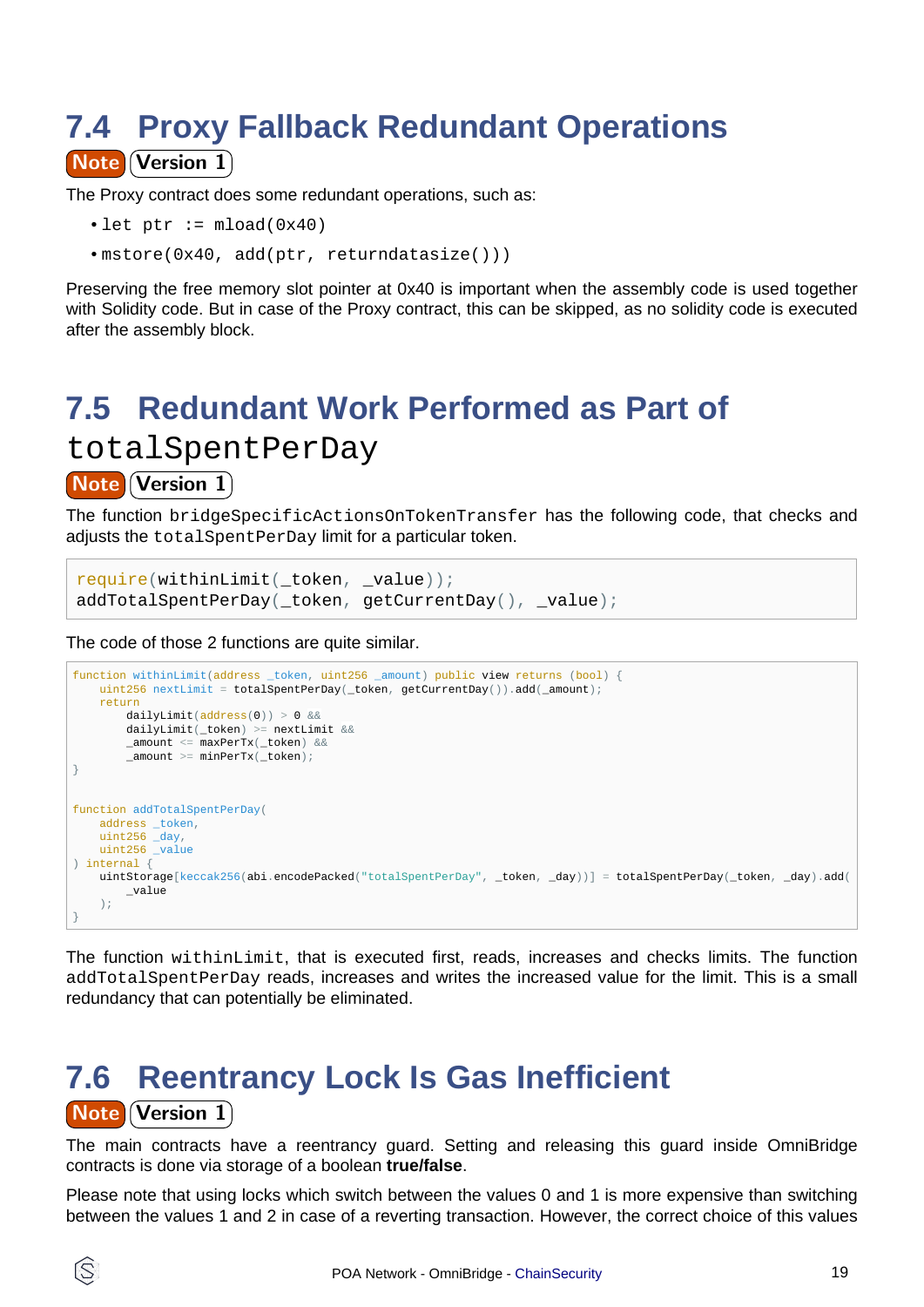in the future will also be affected by the currently discussed EIP-3298 which is concerned about the removals of refunds.

Based on EIP-2929 it would also be beneficial if the reentracy lock value would be packed into the same storage slot with another variable, but that is hard due to the chosen storage layout.

## **7.7 State of Implementation Contract Note Version 1**

With proxied contracts, the state generally resides in the proxy while the code resides inside the implementation contract. In principle, the state of the implementation contract is meaningless, unless the code contains selfdestruct, callcode or delegatecall opcodes. Neither of these opcodes can be found inside the current Omnibridge contracts. However, we would still recommend to make the initialization of the state of the implementation contract part of the deployment scripts, as a best practice to avoid future issues.

## **7.8 Token Creators Can Avoid Fee Payments**

### **Note Version 1**

Token contracts that are native to the xDai side could be programmed such that they avoid a fee payment to the bridge validators, e.g. by simply ignoring transfer calls to and from the fee manager. Furthermore, existing tokens could be wrapped to avoid fees. However, as the fees are fairly low and as such tokens could be blocked on the bridge, the risk appears to be very low.

# **7.9 Token With Transfer Restrictions**

### Note Version 1

Certain Tokens, especially regulated stable coins, have transfer restrictions, blacklists or even the power to seize funds. If some tainted funds would be bridged, the entire bridge balance of that particular token might become frozen or could get seized. As with any other contract where funds are deposited, users need to be aware of these potential risks.

# **7.10 Weak Randomness**

**Note Version 1** 

ÍS.

The following function is used to pick a random number:

```
function random(uint256 _count) internal view returns (uint256) {
     return uint256(blockhash(block.number.sub(1))) % _count;
}
```
This is generally a bad way to sample randomness as, especially in the case of xDai, different attacks exist. Furthermore, there randomness is extremely slightly skewed. In this context, however, the randomness only serves to pick the account the receives the fee dust. As the corresponding monetary value is generally tiny, it seems acceptable.